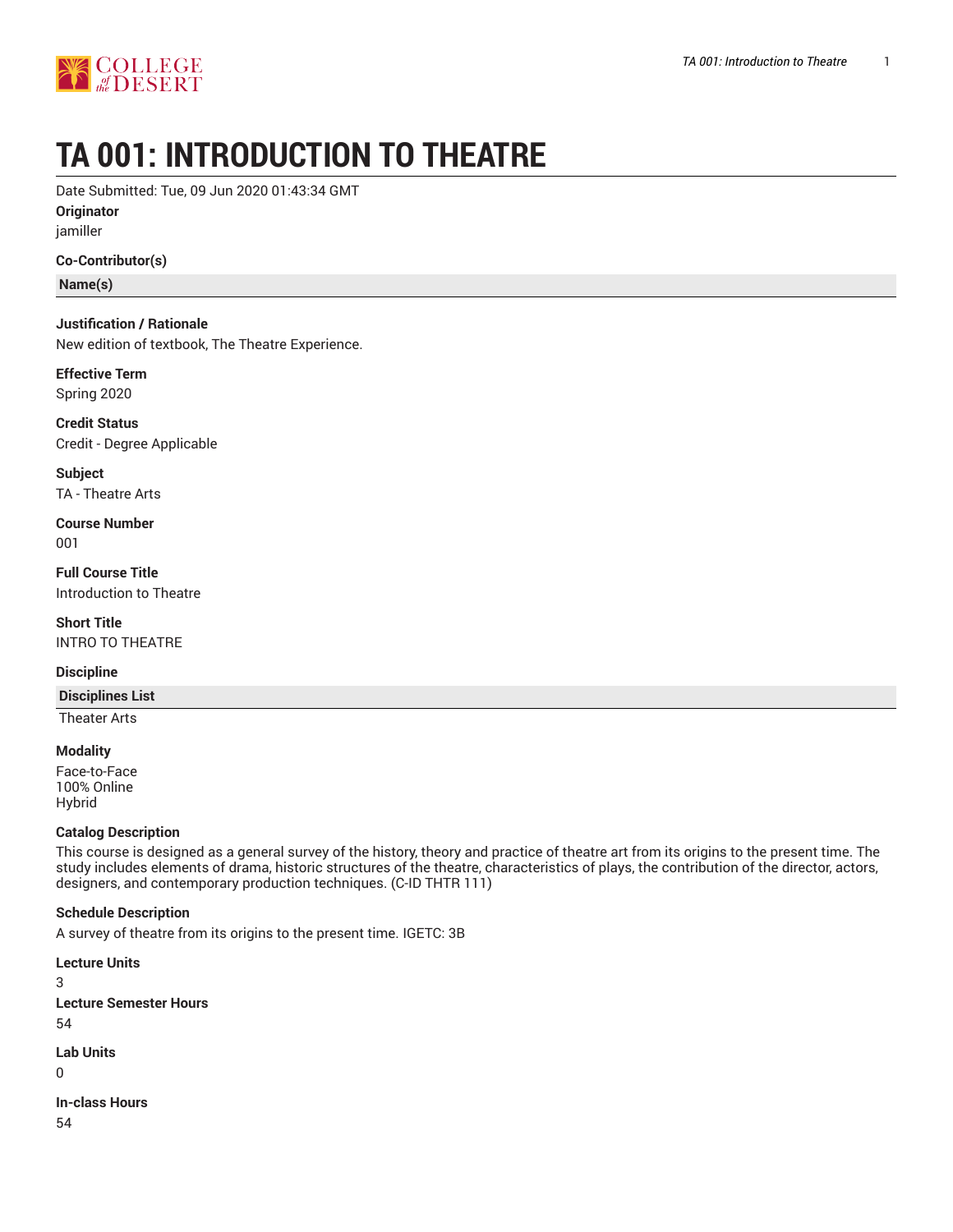

#### **Out-of-class Hours** 108

**Total Course Units** 3 **Total Semester Hours** 162

## **Required Text and Other Instructional Materials**

**Resource Type** Book **Open Educational Resource** No

**Author**

Wilson, Edwin

**Title** The Theatre Experience

## **Edition**

14th

**City**

New York

## **Publisher**

McGraw-Hill

**Year** 2019

## **College Level**

Yes

### **Flesch-Kincaid Level** 12

**ISBN #** 9781260056075

## **Class Size Maximum**

50

## **Course Content**

- 1. Elements of drama.
- 2. Types of plays.
- 3. Structures of theatre spaces.
- 4. Historical development of theatre.
- 5. Contributions of the director, actors, designers, producer and technical crew.

## **Course Objectives**

|             | <b>Objectives</b>                                                                                 |
|-------------|---------------------------------------------------------------------------------------------------|
| Objective 1 | Identify the basic elements of drama.                                                             |
| Objective 2 | Identify the types and characteristics of plays and how they formulate into theatre presentation. |
| Objective 3 | Identify structures of theatre spaces.                                                            |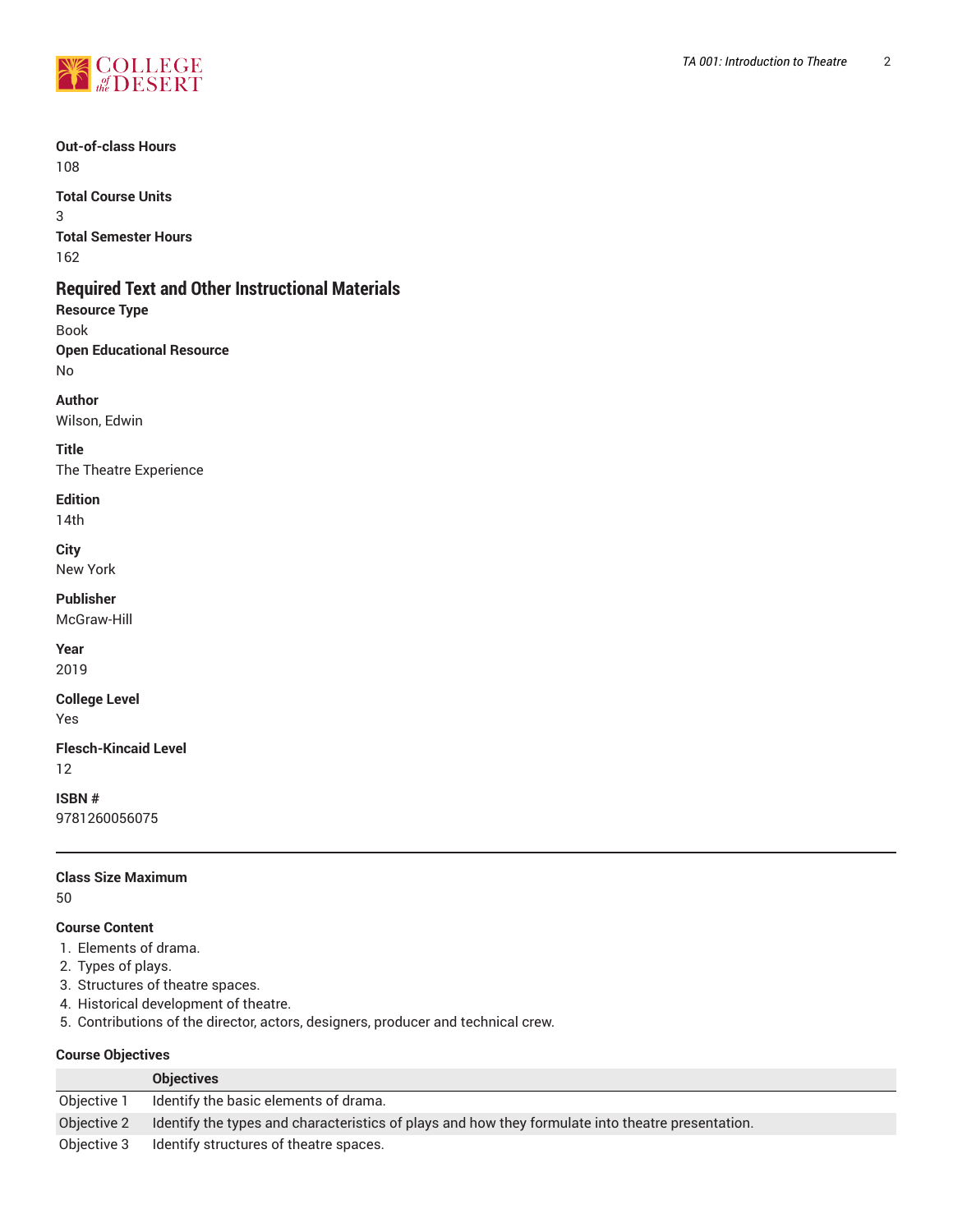

| Objective 4 | Trace the historical development of the theatre.                               |
|-------------|--------------------------------------------------------------------------------|
|             | Objective 5 Identify the contributions of each artist to the total production. |
| Objective 6 | Display a philosophical awareness of theatrical arts.                          |

#### **Student Learning Outcomes**

|           | Upon satisfactory completion of this course, students will be able to:                                                               |
|-----------|--------------------------------------------------------------------------------------------------------------------------------------|
| Outcome 1 | Analyze and critique the contributions of the various members involved in creating a theatrical production.                          |
| Outcome 2 | Identify and articulate the importance of the collaborative process involved in creating a theatrical production and<br>applying it. |
| Outcome 3 | Articulate viewpoints on live performance and specifically theatre and its place in the fabric of society.                           |

#### **Methods of Instruction**

| <b>Method</b>      | Please provide a description or examples of how each instructional<br>method will be used in this course.                        |
|--------------------|----------------------------------------------------------------------------------------------------------------------------------|
| Lecture            | Lectures introducing elements of drama and tracing the historical<br>development of theatre.                                     |
| Collaborative/Team | Students work together to write and create a play                                                                                |
| <b>Discussion</b>  | Instructor, students, and student groups discuss plays, performances<br>attended, weekly chapters in the book and lecture notes. |
| Participation      | Students act out parts, read to the class written plays, they present<br>discussion points to orally discuss to the class.       |
| Activity           | This course has continous activities that include actual physical<br>performances, discussions and critiques on performance.     |

### **Methods of Evaluation**

| <b>Method</b>                            | Please provide a description or examples of how<br>each evaluation method will be used in this course.                                                                                                                                                                                                                    | <b>Type of Assignment</b> |
|------------------------------------------|---------------------------------------------------------------------------------------------------------------------------------------------------------------------------------------------------------------------------------------------------------------------------------------------------------------------------|---------------------------|
| Critiques                                | Students critique assigned plays, verbally explain<br>and write reviews based on the basic elements<br>of drama, characteristics of plays and structures<br>of plays. Verbally explaining occurs in the class<br>preparation occurs out of class.                                                                         | In and Out of Class       |
| Field/physical activity observations     | Students attend and observe a performance and<br>write a performance response. Students attend a<br>performance out of class, work on their responses,<br>and a review occurs in class.                                                                                                                                   | Out of Class Only         |
| Student participation/contribution       | Students read various plays and identify the<br>contributions of each artist to the total production.                                                                                                                                                                                                                     | In Class Only             |
| Written homework                         | Students create weekly discussion questions on<br>each chapter that are used in class covering the<br>philisophical awareness of theatrical arts and<br>covering the historical development of theatre.<br>Students work on weekly questions out of class, and<br>present them weekly for discussions in class.           | In and Out of Class       |
| Group activity participation/observation | Students work in groups to develop a play that<br>addresses the basic elements of drama, identifying<br>the types and characteristics of plays and physically<br>formulating this into their own play. Students work<br>together in class and continue to rehearse and<br>develop outside of class. Graded with a rubric. | In and Out of Class       |
| Oral and practical examination           | Students orally present theatre genres covering<br>various themes found in the text.                                                                                                                                                                                                                                      | In and Out of Class       |
| Tests/Quizzes/Examinations               | Students take weekly quizzes on each chapters and<br>their lecture notes.                                                                                                                                                                                                                                                 | In Class Only             |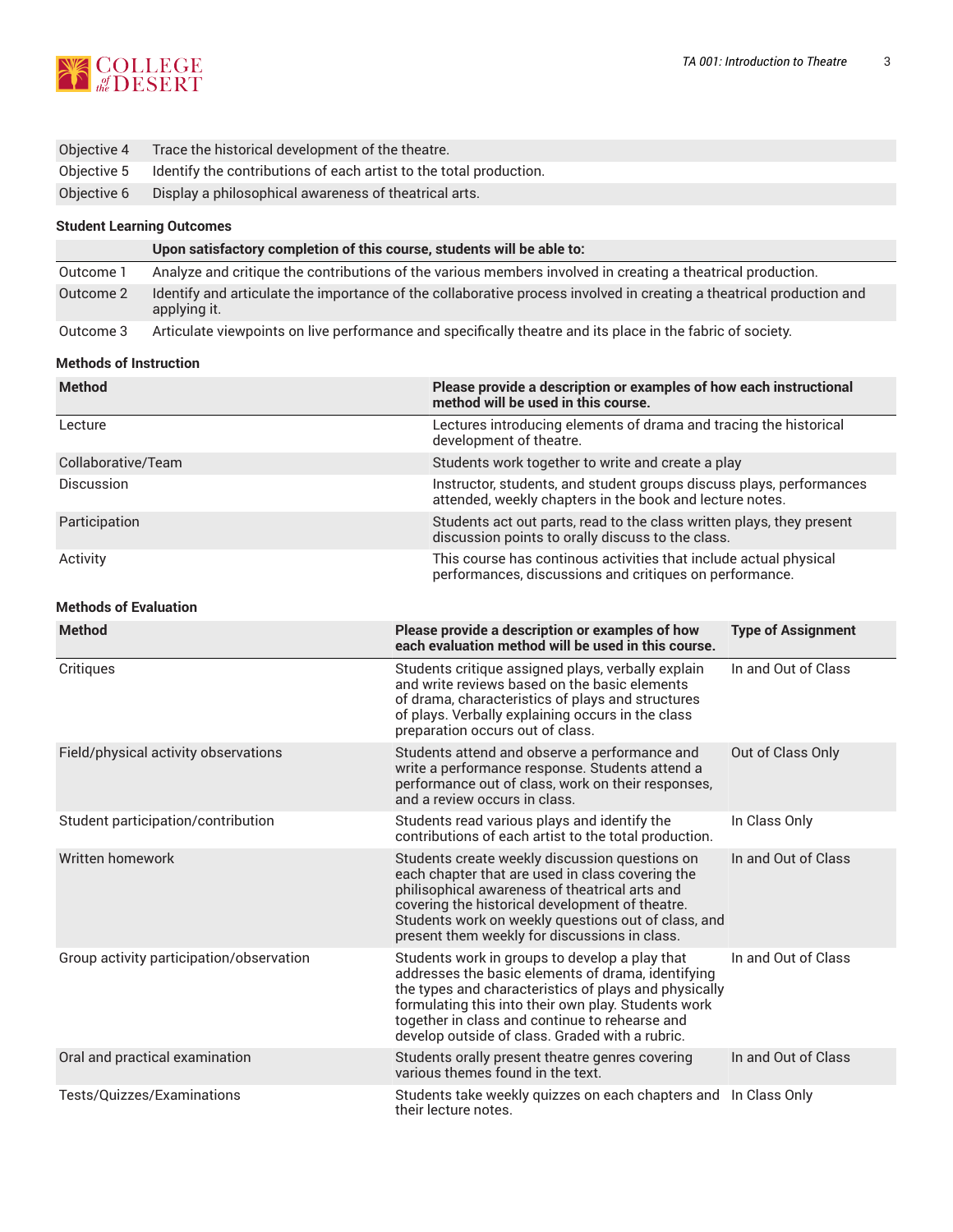

| Mid-term and final evaluations | Present and perform a play that clearly<br>demonstrates the techniques from the course<br>materials, including but not limited to structures of<br>theatre, basic elements of drama. Developed out of<br>class, performed in class. | In and Out of Class |
|--------------------------------|-------------------------------------------------------------------------------------------------------------------------------------------------------------------------------------------------------------------------------------|---------------------|
|                                |                                                                                                                                                                                                                                     |                     |
| Term or research papers        | Research and report on historical theatricals.<br>Written and turned in, graded with a rubric.                                                                                                                                      | Out of Class Only   |

#### **Assignments**

#### **Other In-class Assignments**

Discussions on theatrical genres Group reading of various plays **Ouizzes** 

Work in groups to summarize weekly chapters.

## **Other Out-of-class Assignments**

- 1. Weekly reading assignments: study of text supplemented by library research.
- 2. Writing assignments.
- 3. Group Presentation on Contemporary American Theatre.
- 4. Final class project: Write a play.

## **Grade Methods**

Letter Grade Only

## **Distance Education Checklist**

**Include the percentage of online and on-campus instruction you anticipate.**

**Online %** 50 **On-campus %** 50

## **Instructional Materials and Resources**

If you use any other technologies in addition to the college LMS, what other technologies will you use and how are you ensuring **student data security?**

N/A

**If used, explain how specific materials and resources outside the LMS will be used to enhance student learning.** N/A

## **Effective Student/Faculty Contact**

Which of the following methods of regular, timely, and effective student/faculty contact will be used in this course?

## **Within Course Management System:**

Timely feedback and return of student work as specified in the syllabus Discussion forums with substantive instructor participation Chat room/instant messaging Regular virtual office hours Private messages Online quizzes and examinations Weekly announcements

## **External to Course Management System:**

Direct e-mail Posted audio/video (including YouTube, 3cmediasolutions, etc.) Telephone contact/voicemail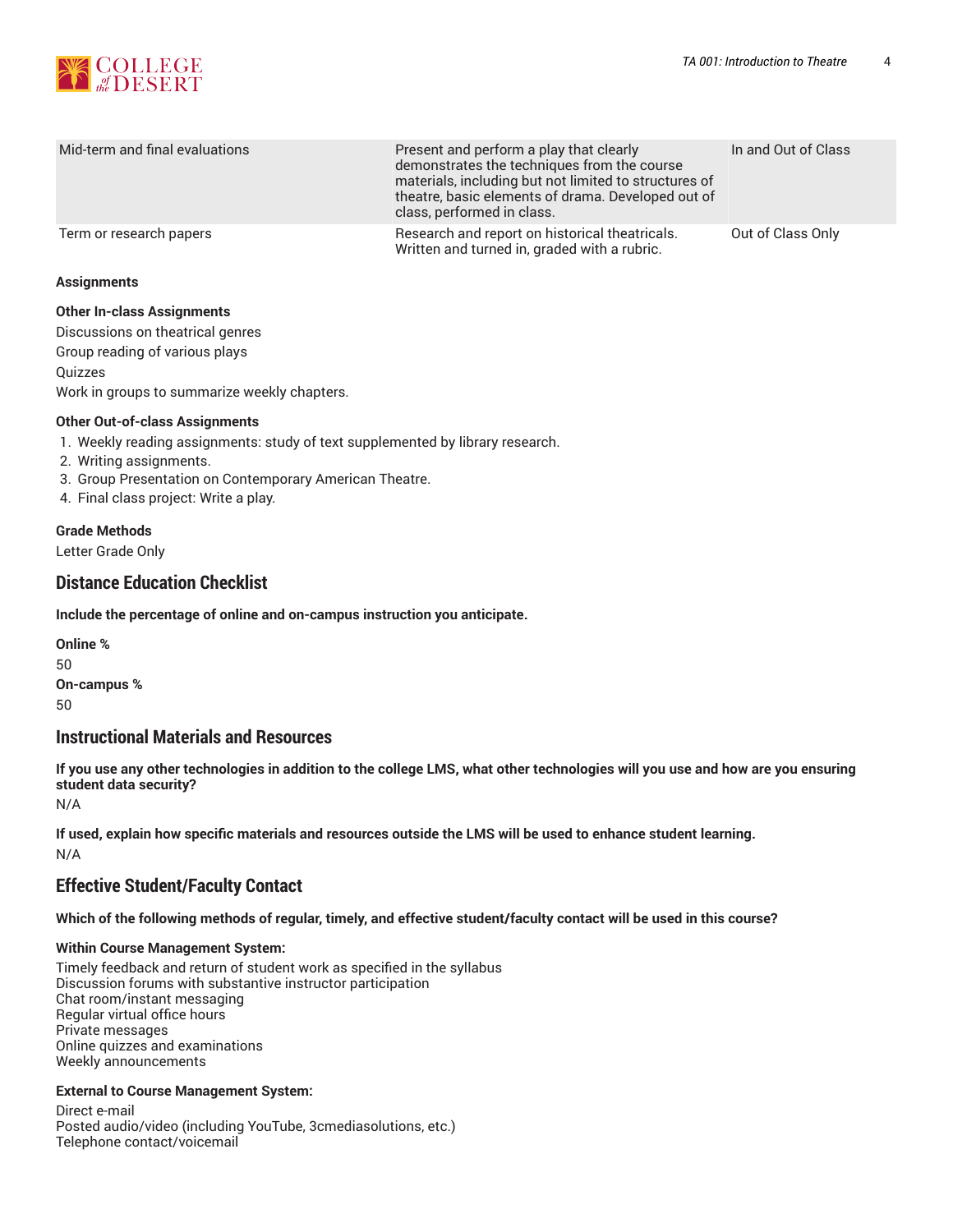

#### **For hybrid courses:**

Scheduled Face-to-Face group or individual meetings

#### Briefly discuss how the selected strategies above will be used to maintain Regular Effective Contact in the course.

Students will read, discuss, take quizzes, tests watch videos and view power points. Each discussion post is worth points. A response is required.

**If interacting with students outside the LMS, explain how additional interactions with students outside the LMS will enhance student learning.**

N/A

## **Other Information**

Provide any other relevant information that will help the Curriculum Committee assess the viability of offering this course in an online **or hybrid modality.**

N/A

#### **COD GE**

C3 - Arts, Humanities, and Culture

**CSU GE** C1 - Arts, Music, Drama, Cinema Arts

**IGETC GE** 3B - Humanities

## **MIS Course Data**

**CIP Code** 50.0501 - Drama and Dramatics/Theatre Arts, General.

**TOP Code** 100700 - Dramatic Arts

**SAM Code** E - Non-Occupational

**Basic Skills Status** Not Basic Skills

**Prior College Level** Not applicable

**Cooperative Work Experience** Not a Coop Course

**Course Classification Status** Credit Course

**Approved Special Class** Not special class

**Noncredit Category** Not Applicable, Credit Course

**Funding Agency Category** Not Applicable

**Program Status** Program Applicable